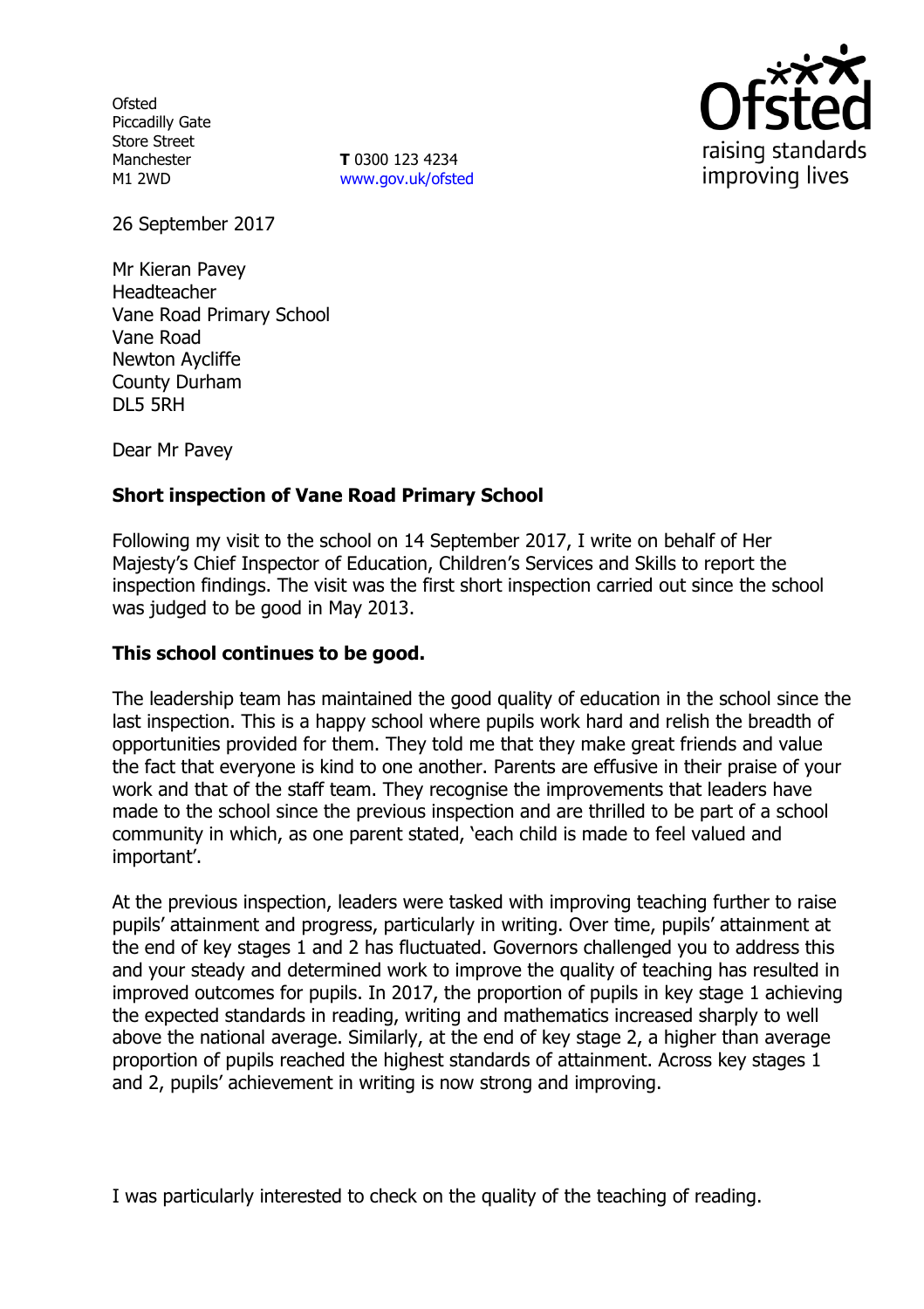

Historically, pupils' attainment had dipped below the national average in reading across the school. You and your staff team have introduced a range of strategies to improve pupils" reading skills. Your work has been rewarded with improved outcomes for pupils in phonics and reading in key stage 1, where pupils are now achieving above the national average. Similarly, pupils" progress in reading across key stage 2 improved in 2017. You continue to keep this as a school priority and your plans reflect your ongoing commitment to develop a love of reading in all pupils.

The progress made by disadvantaged pupils has been variable in the past. You and your team identified this as a priority and, as a result of your work, differences between the attainment of disadvantaged pupils and that of other pupils nationally are diminishing. Across Years 1 and 2, disadvantaged pupils are making rapid progress to catch up quickly where their achievement has previously been low. In 2017, a higher than average proportion of disadvantaged pupils reached the highest standards in reading, writing and mathematics at the end of Year 6. Your school development plan reflects your understanding that there is still some work to do, particularly in early years and for some pupils currently in Years 5 and 6, to ensure that they reach the expected standard for their age.

During this inspection, I looked closely at the progress made by children in early years. In 2017, outcomes for children dipped to below the national average. You know that this needs to be better and that more children need to make faster progress to reach the expected standard in reading, writing and mathematics by the end of their Reception Year.

As the expectations of the national curriculum and national testing have changed over recent years, leaders have worked hard to ensure that teachers have an appropriate understanding of what pupils must achieve. Improvements to the system of assessment have enabled teachers to address gaps in pupils' knowledge and understanding. While the progress of every individual pupil is tracked, you currently have several different approaches to collating this information to provide you with a strategic view of pupils' achievement. At times, you recognise that this makes it more difficult for leaders at all levels to evaluate pupils" outcomes quickly and accurately across the school.

### **Safeguarding is effective.**

Leaders, including governors, have ensured that safeguarding arrangements are fit for purpose. Several senior staff have received training so that there is always a number of leaders available in school to act on safeguarding issues. Records show that concerns raised by staff are swiftly followed up. Leaders make appropriate contributions to multiagency meetings to ensure that children are kept safe. The chair of the governing board, as designated safeguarding governor, makes appropriate checks to satisfy himself that the school meets the statutory guidance for keeping pupils safe. Pupils told me that they feel safe, and every parent who responded to the online questionnaire, Parent View, indicated that they believe their child is safe in school.

A particular strength of the school is the care provided when pupils are vulnerable because of illness or other additional needs. Pupils" records show that staff, led by the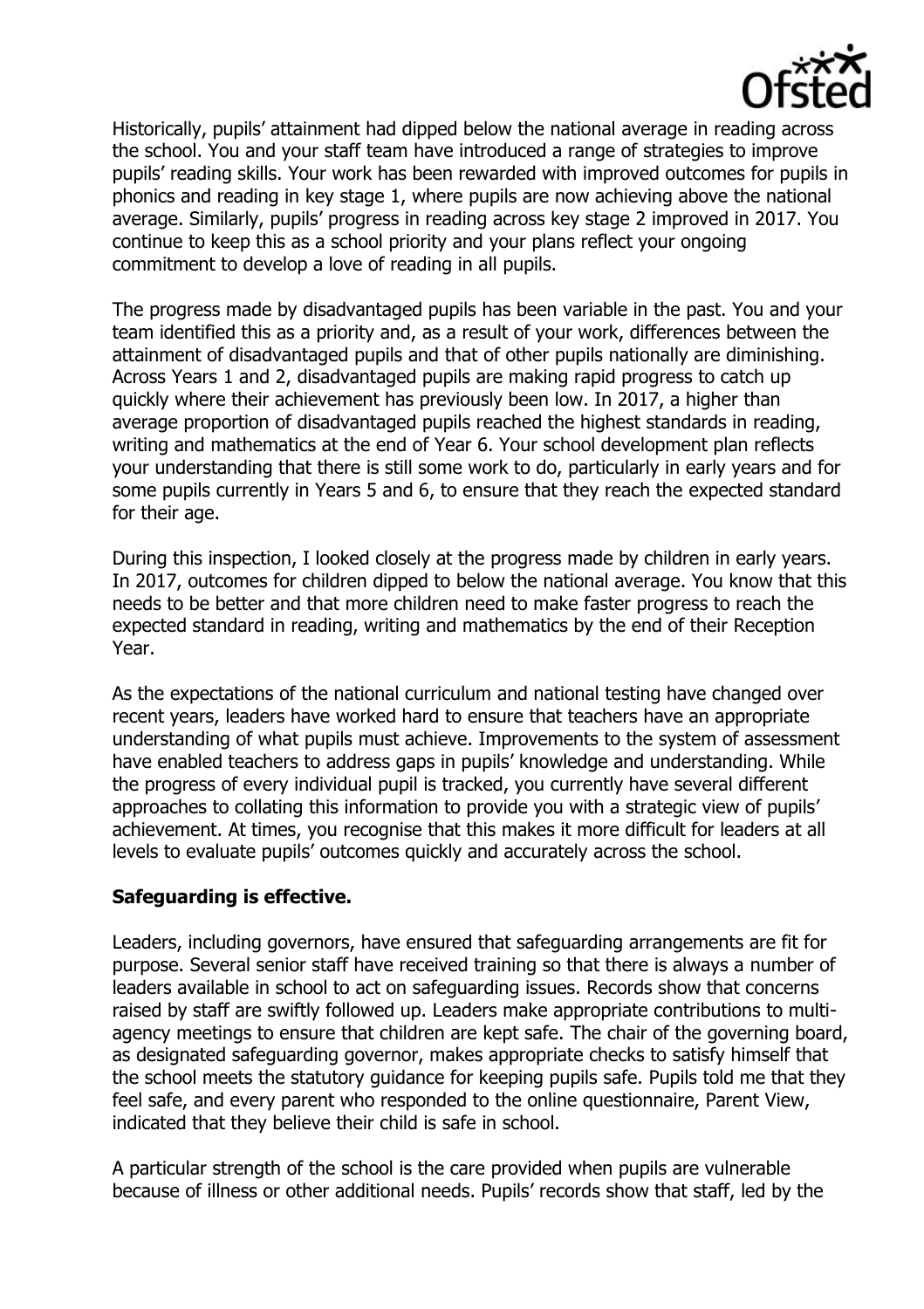

deputy headteacher, are meticulous in making sure that families are well supported. Maintaining pupils' achievement, despite other challenging circumstances, is given top priority. This attention is highly regarded by parents. One parent's comments echoed the views of several:" We consider ourselves very lucky and thankful that our child attends such a fantastic school that, in our child's "hour of need", pulled out all the stops'.

Over time, pupils" attendance has fluctuated and, in 2016, was below the national average, including for pupils known to be eligible for free school meals and those who have special educational needs and/or disabilities. Since then, you have increased the frequency with which you meet with parents when a pupil"s attendance gives cause for concern. Working alongside the attendance officer, you have taken legal action, where you have deemed it appropriate, to address unauthorised absences and term-time holidays. These actions have contributed to a sharp improvement in attendance over the last year to above the national average. In addition, the proportion of pupils who are persistently absent has also significantly decreased. You continue to work closely with the few pupils whose attendance needs to improve further.

## **Inspection findings**

- Since the previous inspection, staff have benefited from training to improve the teaching of writing. Pupils" workbooks show that pupils write frequently and at length for a range of different purposes across different subjects. Teachers make meaningful links between subjects so that, for example, pupils in Year 6 practise their writing skills in English lessons using their knowledge of Winston Churchill and the Second World War from their history work. Teachers' better understanding of the demands of the national curriculum has enabled them to improve the accuracy of grammar, punctuation and spelling in pupils" work. Increasingly, pupils use a neat handwriting script and their workbooks in key stages 1 and 2 show that progress in writing is strong.
- You and your leader for English have worked relentlessly to extend the breadth of pupils' reading experiences. Pupils now have access to a more comprehensive range of texts. You recognised, last year, that some pupils needed even more challenging reading material and have introduced the "top 100" book challenge into Years 5 and 6. Pupils speak excitedly about reading and appreciate these new books. Staff have received training to help them to teach comprehension skills more effectively and this has resulted in improving outcomes for pupils across the school. You know that the more sophisticated skills of inferring and deducing information from a text need to be developed further and have begun to address this through more frequent reading tasks this year.

 $\blacksquare$  In the drive to improve pupils' standards of attainment across the school, you have not lost sight of the importance of a broad, rich curriculum which inspires pupils to do well. Pupils told me how much they value the wide range of visits and excursions,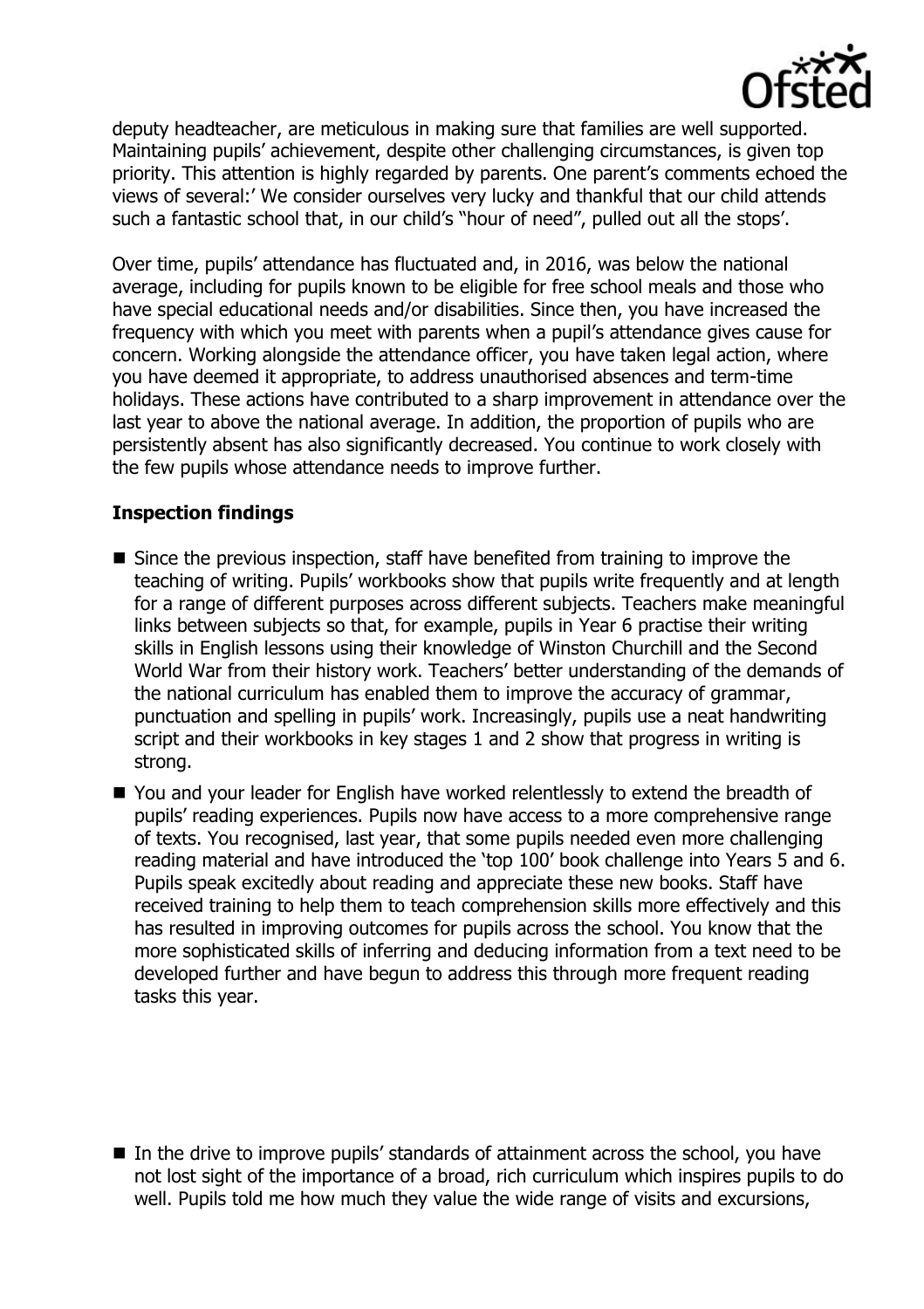

such as regular trips to the library and trips to historical sites such as the Roman fort Segedunum, to enhance their topic work. Special visitors to the school help to stimulate pupils" interest in their work. Year 2 pupils animatedly recalled a recent visit from "the Queen" which launched their current topic. This experience ensured that all were able to write convincingly when asked to describe the Queen. Pupils' workbooks show that similar opportunities are a regular feature of the curriculum in all year groups and contribute to pupils" high levels of enthusiasm for learning.

- Middle leaders play an important role in improving the quality of teaching and learning across the school. Governors recognised the need to raise standards in English and mathematics and restructured the leadership to provide enhanced roles to improve these core subjects. Middle leaders have had varied opportunities to develop their subject and leadership expertise. This includes, for example, working alongside the deputy headteacher or with a specialist mathematics teacher from the local "maths hub". This has given leaders greater confidence to challenge weaker practice and to support teachers to improve. Pupils' workbooks now show that, as a result of leaders' actions, pupils have more opportunities to develop their problem-solving and reasoning skills in mathematics. Pupils" outcomes have improved in mathematics and more are achieving the higher standards.
- Some children in early years achieve well, particularly in the development of their personal, social and emotional skills. A higher than average proportion exceed the expected standard for their age in some areas of learning. However, too few reach the nationally expected standard for their age in reading, writing and mathematics. In particular, those children with lower starting points, including those who are disadvantaged, do not make rapid enough progress. Leaders recognise that they have not had high enough expectations of what this group of children must achieve and have identified this as a priority for improvement. Children's workbooks show that they receive regular opportunities to work on these important areas of learning. Nevertheless, teaching is not systematic enough to ensure that children master aspects of their learning before they are moved on. Consequently, children do not have a sound enough grasp of their letters and sounds and struggle to form letters and numbers correctly. These gaps in their basic skills impede their chances of achieving well. Highly effective teaching in Year 1 is helping pupils to catch up rapidly. Despite this, leaders recognise that more children must reach the standards expected for their age by the end of Reception Year, so that they have the best chance to succeed in school.

# **Next steps for the school**

Leaders and those responsible for governance should ensure that:

- $\blacksquare$  a higher proportion of children, including those who are disadvantaged, make more rapid progress to reach the early learning goals in reading, writing and mathematics by the end of Reception Year
- $\blacksquare$  the attainment of disadvantaged pupils currently in Years 5 and 6 continues to improve so that more reach the expected standard for their age
- the school's approach to gathering assessment information at a strategic level is